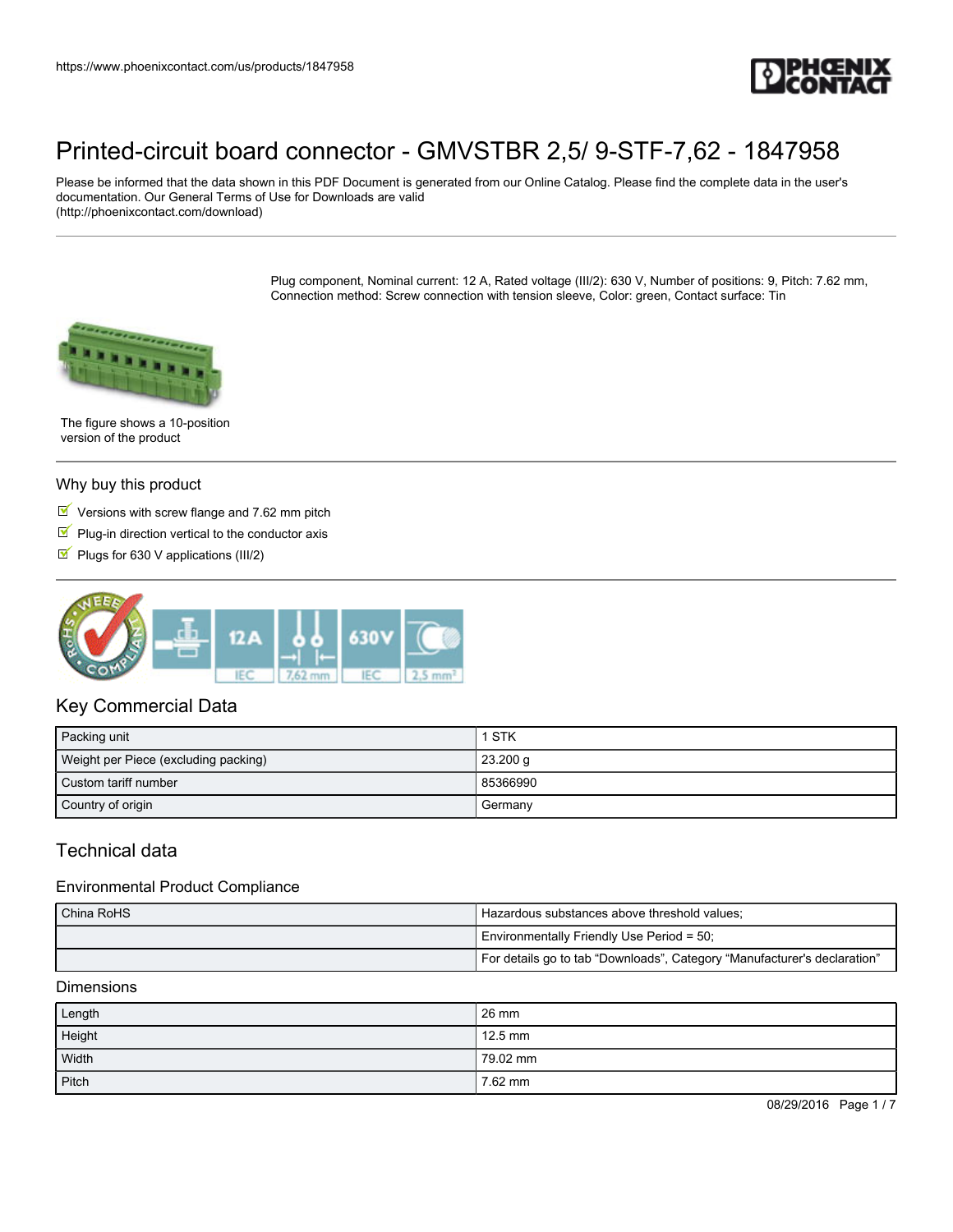

## Technical data

#### Dimensions

| Dimension a                            | 60.96 mm                             |  |
|----------------------------------------|--------------------------------------|--|
| General                                |                                      |  |
| Range of articles                      | GMVSTBR 2,5/-STF                     |  |
| Type of contact                        | Female connector                     |  |
| Number of positions                    | 9                                    |  |
| Connection method                      | Screw connection with tension sleeve |  |
| Insulating material group              |                                      |  |
| Rated surge voltage (III/3)            | 6 <sub>kV</sub>                      |  |
| Rated surge voltage (III/2)            | 6 <sub>kV</sub>                      |  |
| Rated surge voltage (II/2)             | 6 <sub>kV</sub>                      |  |
| Rated voltage (III/3)                  | 500 V                                |  |
| Rated voltage (III/2)                  | 630 V                                |  |
| Rated voltage (II/2)                   | 1000 V                               |  |
| Connection in acc. with standard       | EN-VDE                               |  |
| Nominal current I <sub>N</sub>         | 12A                                  |  |
| Nominal cross section                  | $2.5$ mm <sup>2</sup>                |  |
| Maximum load current                   | 12 A                                 |  |
| Insulating material                    | PA                                   |  |
| Flammability rating according to UL 94 | V <sub>0</sub>                       |  |
| Internal cylindrical gage              | A <sub>3</sub>                       |  |
| Stripping length                       | 7 mm                                 |  |
| Screw thread                           | M3                                   |  |
| Tightening torque, min                 | 0.5 Nm                               |  |
| Tightening torque max                  | 0.6 Nm                               |  |

## Connection data

| Conductor cross section solid min.                                         | $0.2$ mm <sup>2</sup>  |
|----------------------------------------------------------------------------|------------------------|
| Conductor cross section solid max.                                         | $2.5$ mm <sup>2</sup>  |
| Conductor cross section flexible min.                                      | $0.2$ mm <sup>2</sup>  |
| Conductor cross section flexible max.                                      | $2.5$ mm <sup>2</sup>  |
| Conductor cross section flexible, with ferrule without plastic sleeve min. | $0.25$ mm <sup>2</sup> |
| Conductor cross section flexible, with ferrule without plastic sleeve max. | $2.5$ mm <sup>2</sup>  |
| Conductor cross section flexible, with ferrule with plastic sleeve min.    | $0.25$ mm <sup>2</sup> |
| Conductor cross section flexible, with ferrule with plastic sleeve max.    | $2.5$ mm <sup>2</sup>  |
| Conductor cross section AWG min.                                           | 24                     |
| Conductor cross section AWG max.                                           | 12                     |
| 2 conductors with same cross section, solid min.                           | $0.2$ mm <sup>2</sup>  |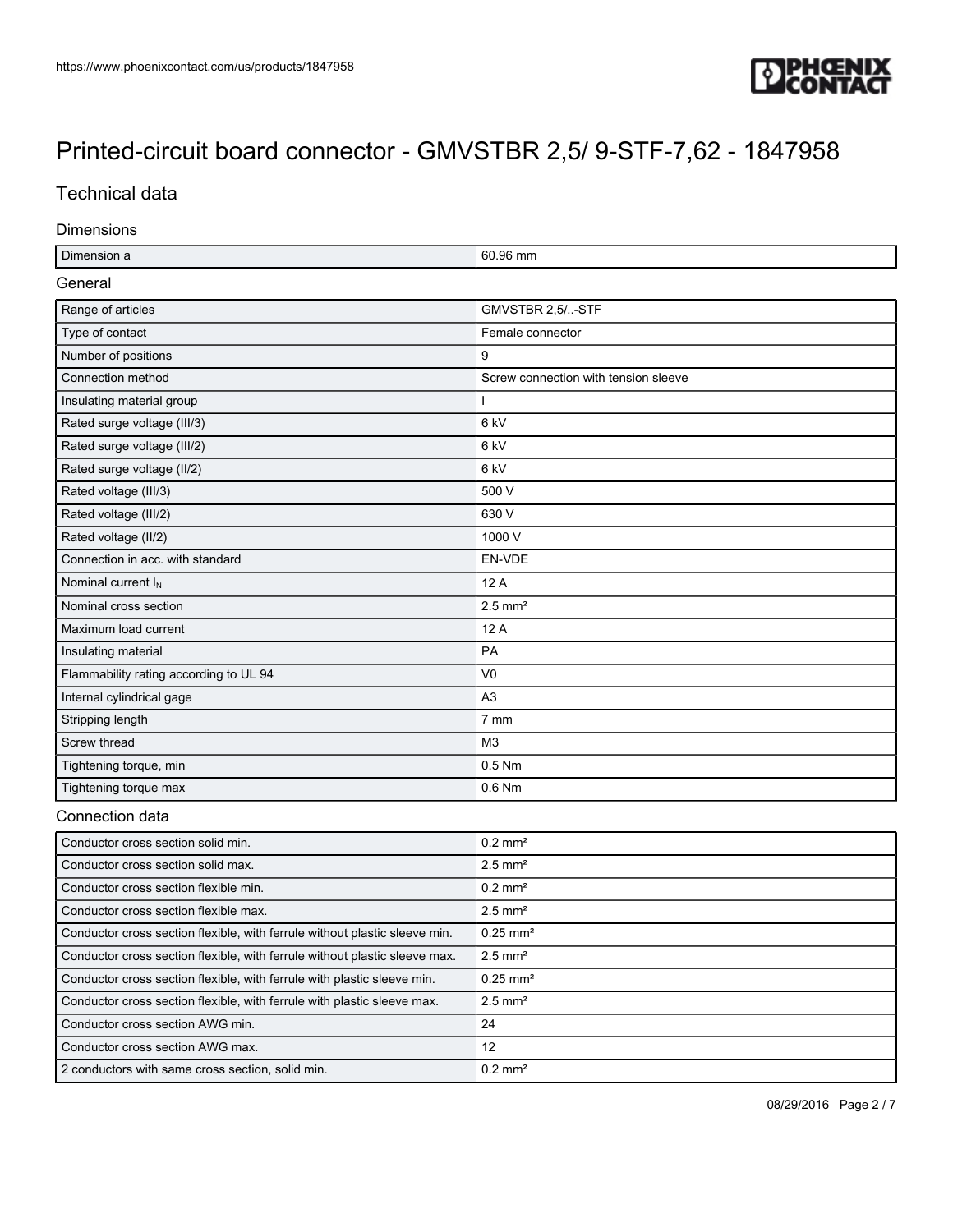

## Technical data

### Connection data

| 2 conductors with same cross section, solid max.                                           | mm <sup>2</sup>        |
|--------------------------------------------------------------------------------------------|------------------------|
| 2 conductors with same cross section, stranded min.                                        | $0.2$ mm <sup>2</sup>  |
| 2 conductors with same cross section, stranded max.                                        | $1.5$ mm <sup>2</sup>  |
| 2 conductors with same cross section, stranded, ferrules without plastic<br>sleeve, min.   | $0.25$ mm <sup>2</sup> |
| 2 conductors with same cross section, stranded, ferrules without plastic<br>sleeve, max.   | 1 mm <sup>2</sup>      |
| 2 conductors with same cross section, stranded, TWIN ferrules with plastic<br>sleeve, min. | $0.5$ mm <sup>2</sup>  |
| 2 conductors with same cross section, stranded, TWIN ferrules with plastic<br>sleeve, max. | 1 mm <sup>2</sup>      |
| Minimum AWG according to UL/CUL                                                            | 30                     |
| Maximum AWG according to UL/CUL                                                            | 12                     |

### Standards and Regulations

| Connection in acc. with standard       | EN-VDE         |
|----------------------------------------|----------------|
|                                        | <b>CSA</b>     |
| Flammability rating according to UL 94 | V <sub>0</sub> |

## **Drawings**

#### Dimensional drawing



# **Classifications**

### eCl@ss

| eCl@ss 4.0 | 272607xx |
|------------|----------|
| eCl@ss 4.1 | 27260701 |
| eCl@ss 5.0 | 27260701 |
| eCl@ss 5.1 | 27260701 |
| eCl@ss 6.0 | 27260704 |
| eCl@ss 7.0 | 27440402 |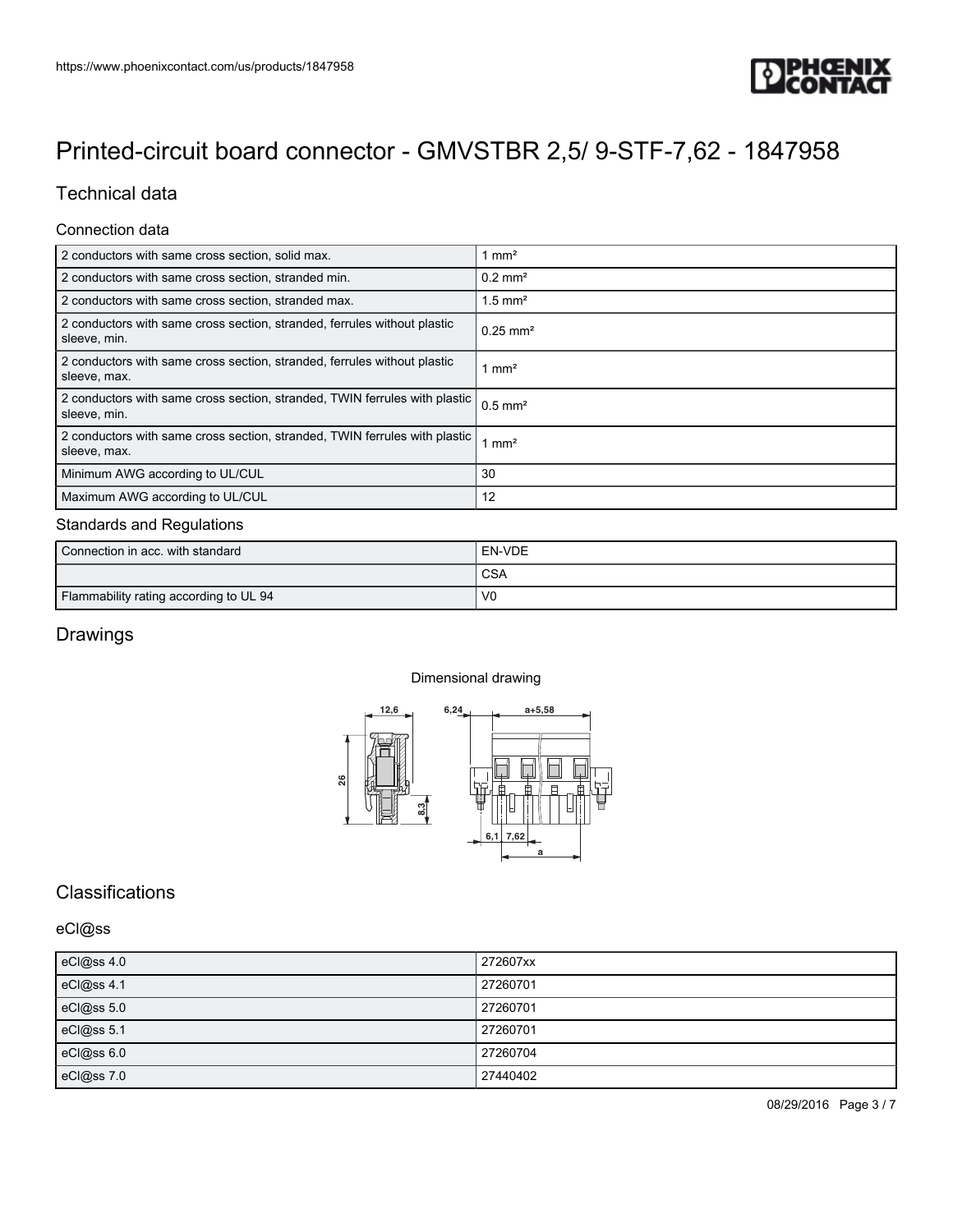

## **Classifications**

### eCl@ss

| eCl@ss 8.0 | 27440309      |
|------------|---------------|
| eCl@ss 9.0 | 27440309<br>. |

### ETIM

| <b>ETIM 3.0</b> | EC001121 |
|-----------------|----------|
| <b>ETIM 4.0</b> | EC002638 |
| <b>ETIM 5.0</b> | EC002638 |

### UNSPSC

| UNSPSC 6.01          | 30211810 |
|----------------------|----------|
| <b>UNSPSC 7.0901</b> | 39121409 |
| <b>UNSPSC 11</b>     | 39121409 |
| <b>UNSPSC 12.01</b>  | 39121409 |
| UNSPSC 13.2          | 39121409 |

# Approvals

#### Approvals

#### Approvals

CSA / UL Recognized / VDE Gutachten mit Fertigungsüberwachung / cUL Recognized / IECEE CB Scheme / EAC / EAC / cULus Recognized

#### Ex Approvals

#### Approval details

| CSA <b>W</b> http://www.csagroup.org/us/en/services/testing-and-certification/certified-product-listing 13631 |         |         |  |
|---------------------------------------------------------------------------------------------------------------|---------|---------|--|
|                                                                                                               |         | D       |  |
| Im <sup>2</sup> /AWG/kcmil                                                                                    | $28-12$ | $28-12$ |  |
| Nominal current IN                                                                                            | 10 A    | 10A     |  |
| Nominal voltage UN                                                                                            | 300 V   | 300 V   |  |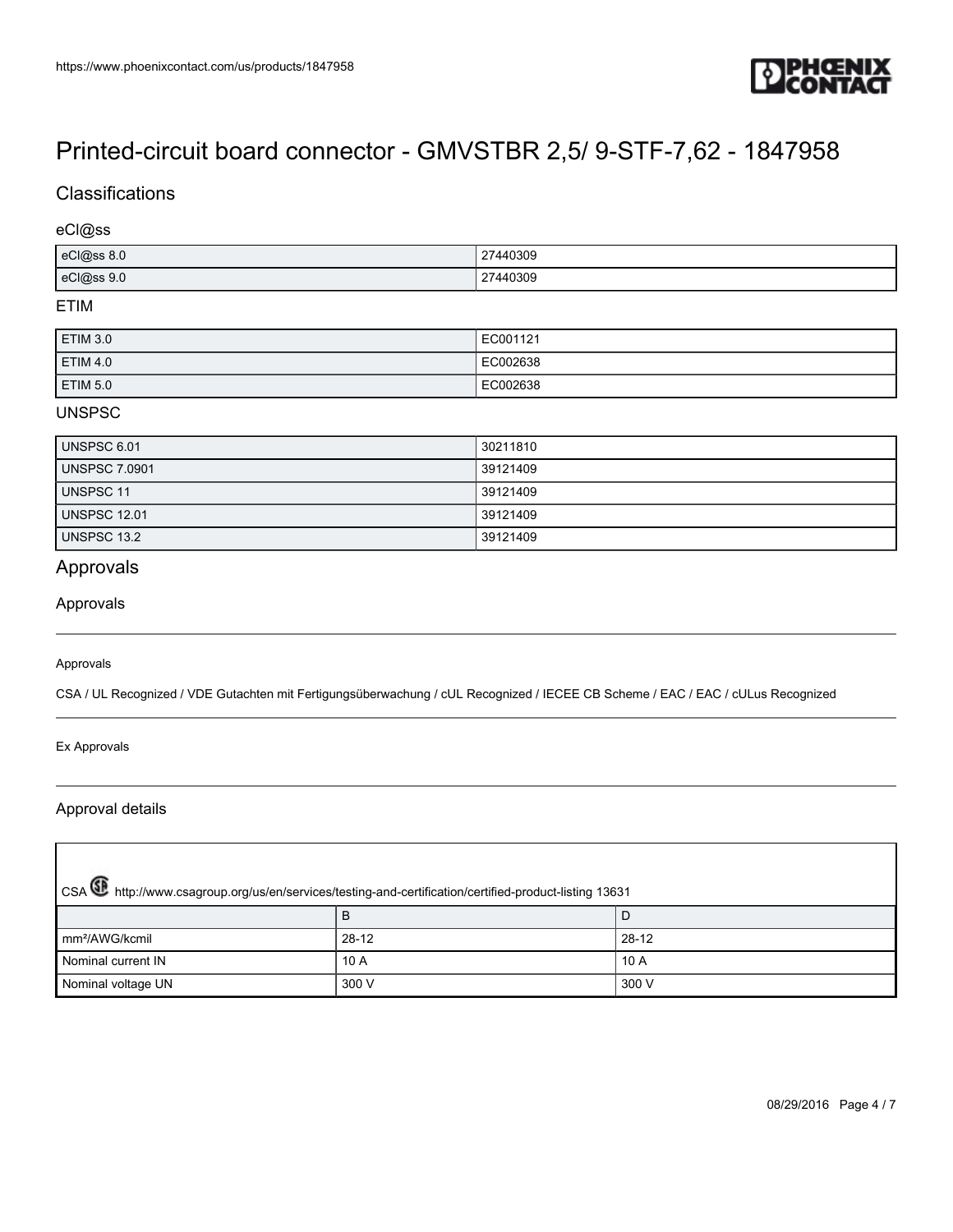

# Approvals

I

| UL Recognized <b>W</b> http://database.ul.com/cgi-bin/XYV/template/LISEXT/1FRAME/index.htm FILE E 60425 |         |         |  |  |
|---------------------------------------------------------------------------------------------------------|---------|---------|--|--|
|                                                                                                         |         | D       |  |  |
| mm <sup>2</sup> /AWG/kcmil                                                                              | $30-12$ | $30-12$ |  |  |
| Nominal current IN                                                                                      | 15 A    | 10A     |  |  |
| Nominal voltage UN                                                                                      | 300 V   | 300 V   |  |  |

| VDE Gutachten mit Fertigungsüberwachung <b>VDE</b> http://www.vde.de 40004701 |             |  |
|-------------------------------------------------------------------------------|-------------|--|
|                                                                               |             |  |
| mm <sup>2</sup> /AWG/kcmil                                                    | $0.2 - 2.5$ |  |
| Nominal current IN                                                            | 12A         |  |
| Nominal voltage UN                                                            | 400 V       |  |

| cUL Recognized Nattp://database.ul.com/cgi-bin/XYV/template/LISEXT/1FRAME/index.htm FILE E 60425 |         |           |  |  |
|--------------------------------------------------------------------------------------------------|---------|-----------|--|--|
|                                                                                                  |         | D         |  |  |
| mm <sup>2</sup> /AWG/kcmil                                                                       | $30-12$ | $30 - 12$ |  |  |
| Nominal current IN                                                                               | 15 A    | 10A       |  |  |
| Nominal voltage UN                                                                               | 300 V   | 300 V     |  |  |

| IECEE CB Scheme CB http://www.iecee.org/ DE1-56062-B1B2 |             |  |  |  |
|---------------------------------------------------------|-------------|--|--|--|
|                                                         |             |  |  |  |
| mm <sup>2</sup> /AWG/kcmil                              | $0.2 - 2.5$ |  |  |  |
| Nominal current IN                                      | 12A         |  |  |  |
| Nominal voltage UN                                      | 400 V       |  |  |  |

EAC EAC-Zulassung

EAC B.01742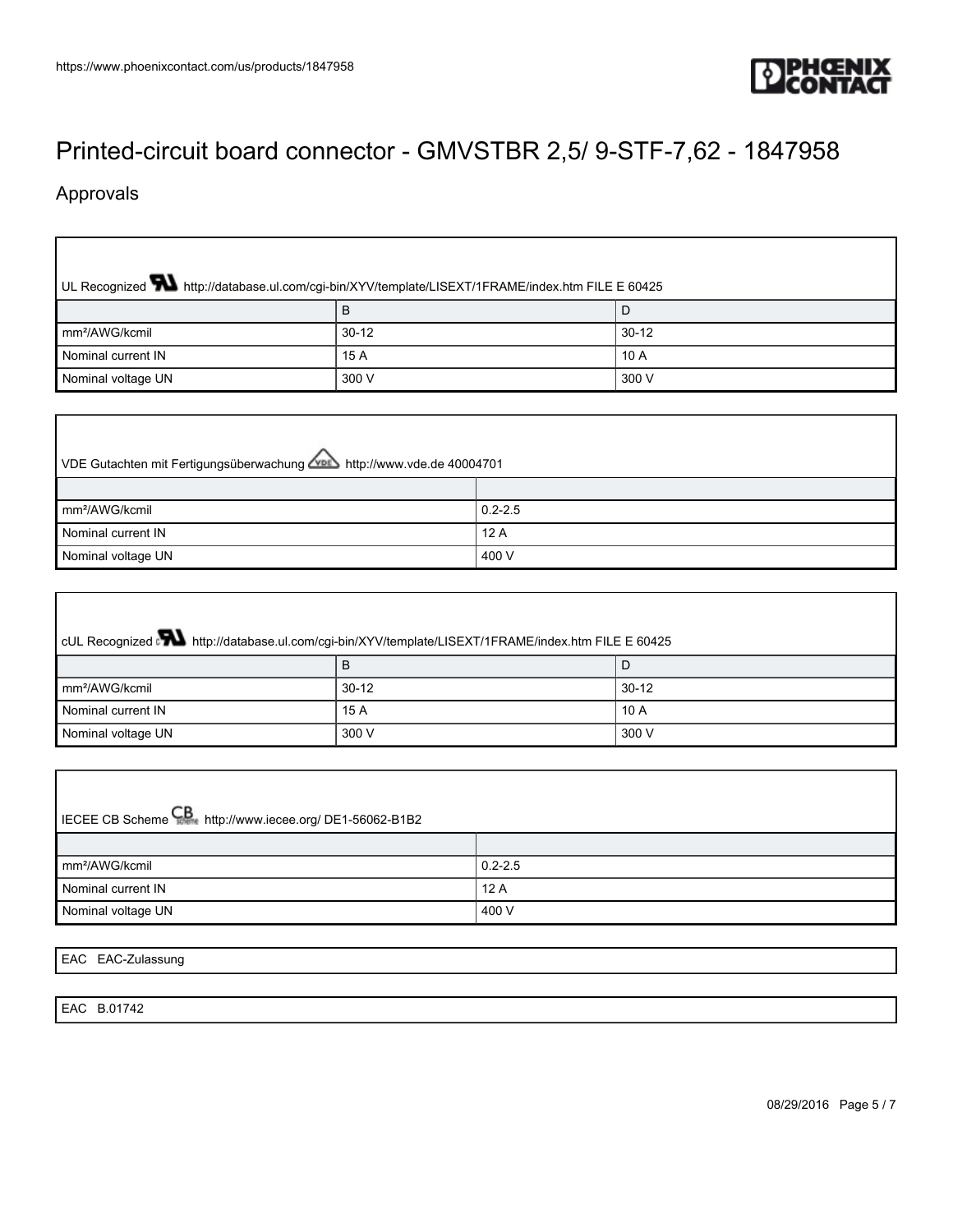

Coding profile, is inserted into the slot on the plug or inverted header, red insulating material

## Approvals

cULus Recognized **Mus** <http://database.ul.com/cgi-bin/XYV/template/LISEXT/1FRAME/index.htm>

### Accessories

Accessories

Coding element

[Coding profile - CP-MSTB - 1734634](https://www.phoenixcontact.com/us/products/1734634)



#### Labeled terminal marker

[Marker card - SK 7,62/3,8:FORTL.ZAHLEN - 0804549](https://www.phoenixcontact.com/us/products/0804549)



Marker card, Card, white, labeled, Horizontal: Consecutive numbers 1 - 10, 11 - 20, etc. up to 91 - 100, Mounting type: Adhesive, for terminal block width: 7.62 mm, Lettering field: 7.62 x 3.8 mm

Screwdriver tools

[Screwdriver - SZS 0,6X3,5 - 1205053](https://www.phoenixcontact.com/us/products/1205053)



Actuation tool, for ST terminal blocks, insulated, also suitable for use as a bladed screwdriver, size: 0.6 x 3.5 x 100 mm, 2-component grip, with non-slip grip

Additional products